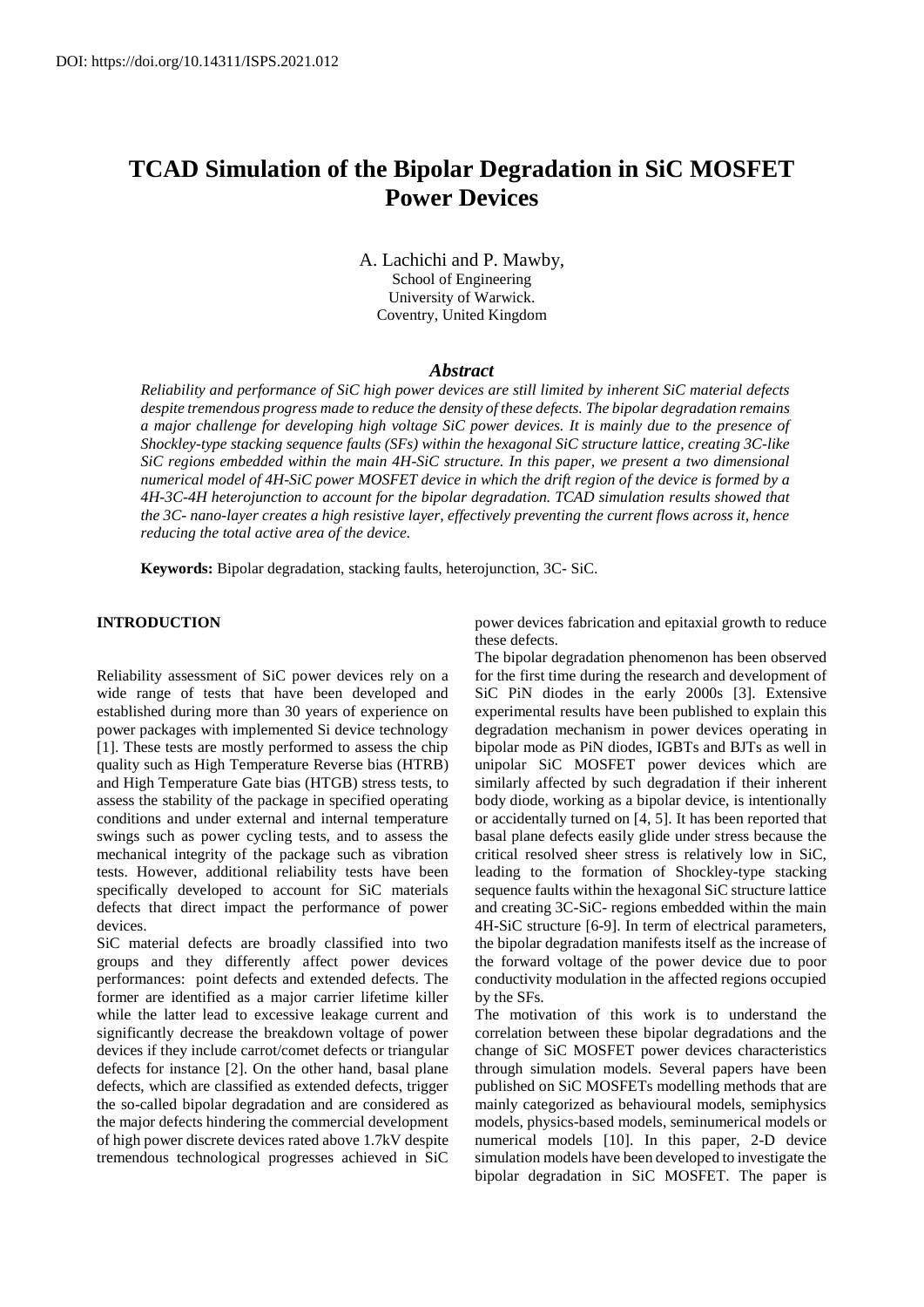organized as follows: section II presents a review of the bipolar degradation mechanism and explain how the defect is modelled within a 4H-SiC structure. In section III, the implementation of the power device in Silvaco-Atlas TCAD software is detailed and the main results are presented in section IV. A conclusion is given at the end of the paper.

## **REVIEW OF BIPOLAR DEGRADATION**

## **Formation of partial dislocations**

The cubic and hexagonal SiC structures known as 3Cand 4H- 6H- SiC are at present the main structures used for developing high power devices. However, deviation from their respective perfect stacking sequences is quite common during epitaxial growth processes as basal plane defects easily glide under stress because the critical resolved shear stress is relatively low in SiC at high temperature [2]. As a consequence, this deviation has been identified to create regions within the main structure that have the perfect stacking sequence of another polytype [6]. The structure is said to have stacking faults (SF) areas located between two partial dislocations (PD), namely the C-core and Si-core dislocation in which the latter is set into motion most likely due to electron-hole recombination enhanced dislocation glide (REDG) during the forward current conduction of bipolar devices as exemplified in figure 1 for the case of a 4H-SiC PiN diode.

## **Electronic properties of SFs**

The specification of the stacking patterns around stacking faults depend on the SiC polytype. We consider hereafter Shockley-type single SFs that are introduced by partial dislocations glide in the (0001) basal plane and are responsible for the so-called bipolar degradation in 4H-SiC power devices. In such structure, SFs in the neighbouring (0001) planes give rise to 3C-like cubic inclusion, i.e., a layer having a straight 3C-like stacking sequence [6]. Such structure's arrangement forms two heterojunctions of the type 4H-3C-4H SiC as schematically exemplified in figure 2. Experimental studies on *n-type* 4H-SiC samples, containing SFs regions, have indicated that this local thin planar 3C inclusion sequence is of the order of 0.75nm and lowers the conduction band by about 0.22eV - 0.31eV while the top of the valence band shows no such behaviour as illustrated in figure 2 [7]. For this reason, it was suggested that these SFs can be interpreted as a onedimensional quantum well confinement effect with a strong electron localization in the c-direction (perpendicular to the (0001) basal plane, i.e., SF plane) [6-9]. Electrons trapped in the quantum well create a negative charge within the well and a positive charge within a depletion region from both sides of the well, until thermal equilibrium is established. As a consequence, a built-in electrostatic potential barrier



Figure 1. Schematic representation of Shockley stacking faults expansion within a *n-type* 4H-SiC PiN diode. A 3C-SiC layer area within the drift region is created by the glide of the Si-core partial dislocation while the C-core partial dislocation does not move.



Figure 2. Conduction energy band split-off highlighting the inclusion of a 0.75nm 3C-SiC nano-layer into the 4H-SiC hexagonal structure which gives rise to a thin electron-attractive quantum well and creates a built-in potential barrier at both sides of the quantum well similar to a PN junction.

appears in a similar way as in a PN junction. Under such condition, the overall energy properties of the 4H-SiC structure are fundamentally altered with the electron transport being practically obstructed in the c-direction whereas electrons are free to move in the SF plane [6].

## **MOSFET DEVICE MODELLING**

To account for SFs effects in 4H-SiC MOSFET power devices, a thin 3C-SiC nano-layer is incorporated in the middle of the N- drift layer of the device as shown in figure 3. Impact of such inclusion on the performance of the parasitic PiN body diode that initially triggers the bipolar degradation during the current conduction, and then the performance of the MOSFET in the first quadrant operation are examined using Silvaco-Atlas TCAD software.

The 2D cross-sectional view of the investigated 4H-SiC MOSFET structure is depicted in figure 3. Referring to literature data and design criteria for obtaining a threshold gate voltage between 4V and 6V [11], the doping and dimensions parameters are chosen as follows. A pitch cell of 8.5 µm has been considered throughout the analysis. The  $P^+$  body region was designed with a thickness of 0.88 µm and an acceptor doping concentration of  $1x10^{17}$ cm<sup>-3</sup>. The N<sup>+</sup> source region was designed with a thickness of 0.32 µm and a donor doping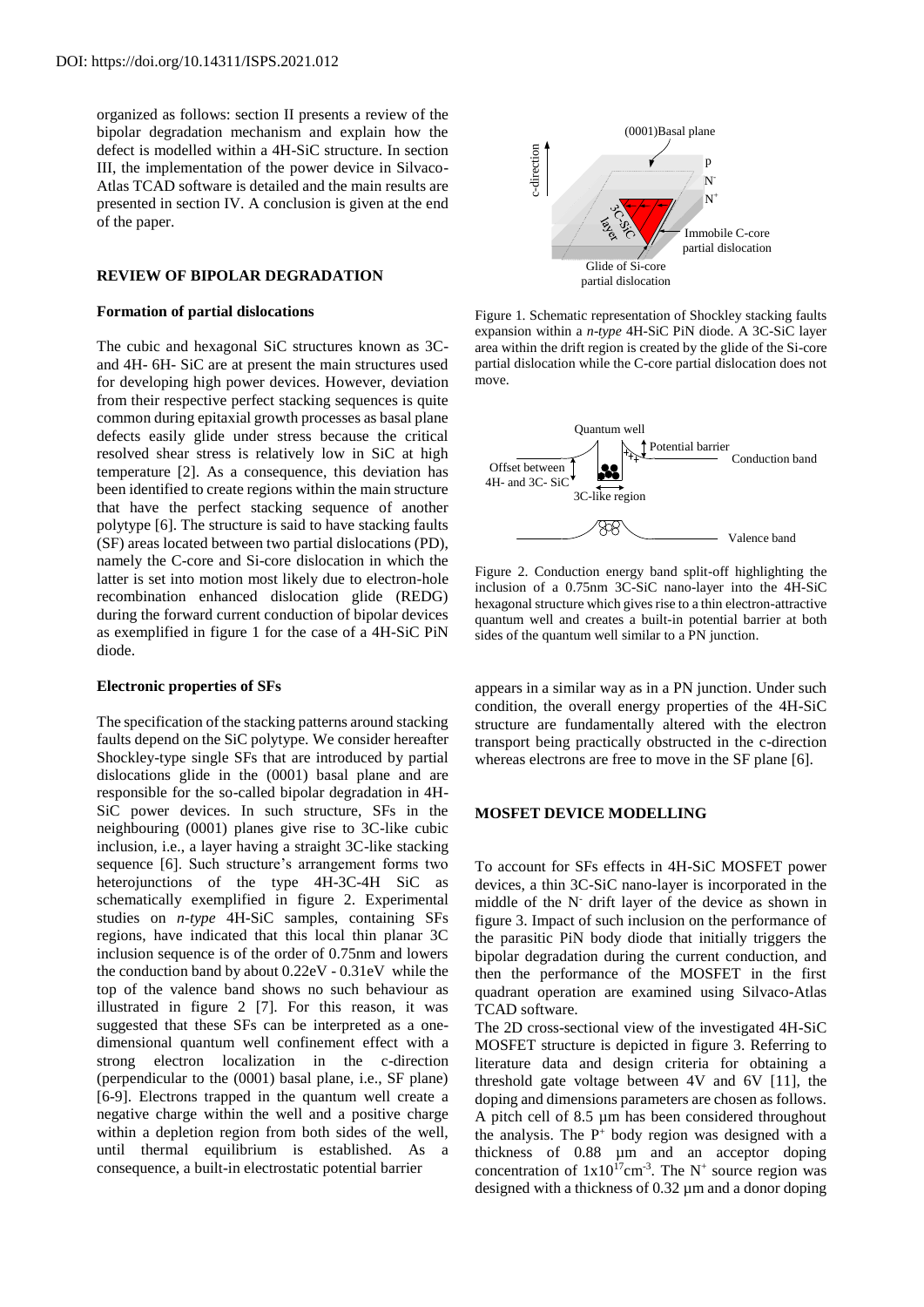concentration of  $1x10^{19}$  cm<sup>-3</sup>. The channel width was set to 1μm, and the thickness of the gate oxide was set to 50 nm giving an approximate threshold voltage of 5 V. The i-epilayer thickness was set to 12 µm to account for a breakdown voltage of 1.7kV. It was lightly doped with a uniform donor concentration profile of  $1x10^{16}$  cm<sup>-3</sup>. The  $N$ - drain region was designed with a 2  $\mu$ m thickness and a uniform doping concentration of  $1x10^{19}$  cm<sup>-3</sup>. A corrective factor was set within the algorithm to account for a MOSFET device with an approximate active area of  $0.17$ cm<sup>2</sup>. It is worth noting that even though the design parameters may not be accurate with that of the commercial discrete power devices, it reflects the basic structure of the real device.

Note that the drain and the source electrodes were added to both sides of the structure. Shockley-type stacking faults regions are represented by the inclusion of a 3C-SiC nano-layer in the middle of the i-epilayer with a thickness of 0.75nm and a width varying between 25% and 100% of the total pitch cell width in order to get insights into the influence of the 3C-SiC inclusion on the carrier density and the I-V device characteristics. The simulated structure's parameters are summarized in Table I.

#### **RESULTS AND DISCUSSION**

#### **Body diode degradation**

The static I-V characteristics of the MOSFET body diode are depicted in figure 5 for different widths of the 3C-SiC nano-layer and at a temperature of 27°C and a gate voltage of -5V, assuring the MOSFET channel is fully pitched off (no synchronous rectification operation). Compared to the I-V characteristic of a healthy body diode, the maximum voltage shift  $\Delta V_{\text{max}}$  due to the basal plane defect is estimated to be 0.7V at a current level of -3A. This represents the worst case scenario as it is assumed that the 3C- nano-layer, which is representative of the bipolar degradation, covers the whole width of the MOSFET pitch cell.



Figure 4. Cross-sectional view of the simulated 4H-SiC MOSFET power device with the inclusion of a 0.75nm 3C-SiC layer in the middle of the drift region.

| Material | Parameter                                      | Value                               |
|----------|------------------------------------------------|-------------------------------------|
|          | $N^+$ source doping<br>concentration           | $1 \times 10^{19}$ cm <sup>-3</sup> |
|          | P well doping<br>concentration                 | $1 \times 10^{17}$ cm <sup>-3</sup> |
| 4H-SiC   | N <sup>-</sup> drift layer<br>concentration    | $1 \times 10^{16}$ cm <sup>-3</sup> |
|          | $N^+$ substrate                                | $1 \times 10^{19}$ cm <sup>-3</sup> |
|          | doping<br>concentration                        |                                     |
|          | Depth of $N^+$ source                          | $0.32 \mu m$                        |
|          | junction<br>Depth of P well                    | $0.88 \mu m$                        |
|          | junction                                       |                                     |
|          | Thickness of the drift layer<br>$12 \mu m$     |                                     |
| SiO2     | Thickness of the                               | 50 nm                               |
| $3C-SiC$ | gate<br>Inclusive thickness layer<br>$0.75$ nm |                                     |

Table I. Summary of the simulated structure parameters

However, the voltage shift does not drastically change with the 3C- nano layer width. This is due to the small active area the body diode occupies within the MOSFET pitch cell and hence it is suggested that SFs expansion will impact the performance of a MOSFET body diode at the early stage of the expansion.

In order to get insights into the behaviour of this drift configuration, the electrons and the holes carrier densities are presented in figure 6 at a voltage bias of -4V and a current of -3A. The electron/hole carrier densities within the defective 'i' region decrease when nearing the 3C-SiC nano-layer and a depletion layer of 0.1µm is formed at both sides of the 3C- layer. The density of the electrons is almost at its equilibrium value with a maximum excess carrier injection of only 1 x  $10^{16}$  cm<sup>-3</sup>. This is too low to assure high-level injection conditions. On the other hand, the minority carrier injection is approximately estimated to 4 x  $10^{15}$  cm<sup>-3</sup> which is still too low to assure the conductivity modulation effects necessary for PiN diodes to operate properly. The energy of the 4H-3C-4H- SiC structure at 27 °C is illustrated in figure 7. The energy gain due to the quantum well action of the 3C- nano-layer is estimated equal to 16mJ/m<sup>2</sup> which exceeds the SFs energy formation  $\gamma$  of 14.7mJ/m<sup>2</sup>. This result is in accordance with the theoretical calculation obtained in [12] where it is predicted an energy gain of 15.5 mJ/m<sup>2</sup> with a doping concentration of 1 x  $10^{16}$  cm<sup>-3</sup> for the studied *n-type* 4H-SiC sample.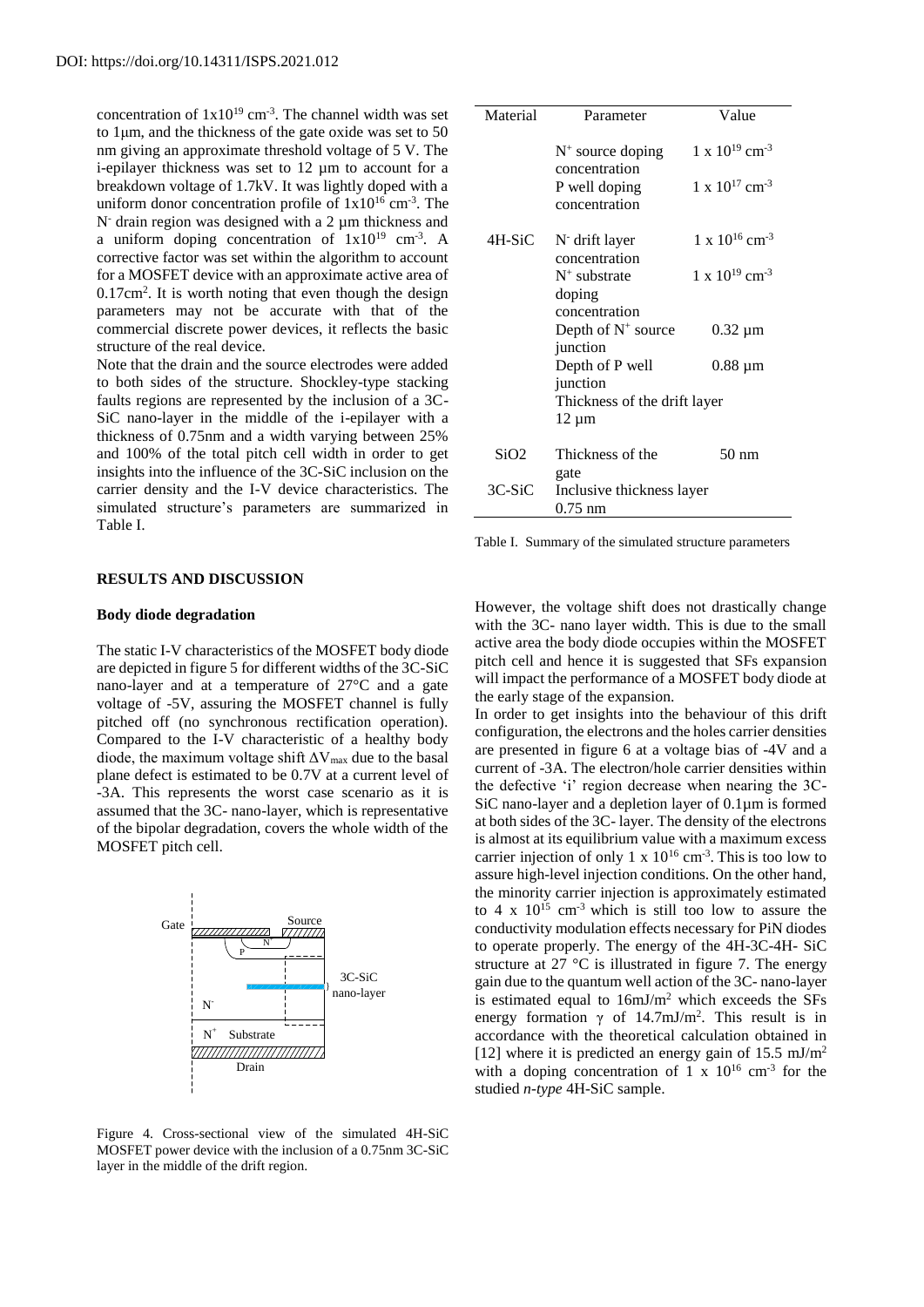

Figure 5. Static I-V characteristics of a healthy and a defective MOSFET body diodes where the width of the 3C-SiC nanolayer is varied between 25% and 100% of the total pitch cell width at a temperature of 27°C and a gate voltage of -5V.



Figure 6. Defective MOSFET body diode Electrons/ holes carriers concentration. A depletion region is formed in the vicinity of the 3C-SiC nano-layer which causes the carriers concentration to lower.



Figure 7. Defective MOSFET body diode energy at equilibrium (red) and at a bias voltage of -4V to illustrate the energy lowering due to the SFs. The energy formation is estimated equal to  $16 \text{mJ/m}^2$ .

# **MOSFET 1st quadrant operation**

The unipolar MOSFET device operates under the majority carrier injection condition and as such, this mode of operation is not responsible for the expansion of the stacking faults (SFs). However, as previously mentioned, the voltage forward bias of the body diode triggers the basal plane dislocation glides, leading to the apparition of a 3C- polytype nano-layer within the 4H-SiC drift region. This obstructs as well the flow of the majority carriers.

Figure 8 shows the static I-V characteristics of the MOSFET operating in the  $1<sup>st</sup>$  quadrant by varying the 3C-SiC layer width to cover 25%, 50% and 100% of the pitch cell, at a temperature of 27°C and a gate voltage of 20V. The voltage shift in this case is higher with a maximum voltage shift reaching 1 V at a current level of 4A. However, the size of the SFs had a more significant impact on the total active area of the device due to a larger depletion width appearing at both sides of the quantum well. At a voltage bias of 4V, the depletion width was estimated equal to  $0.3 \mu$ m at  $27^{\circ}$ C, consuming space within the pitch cell and increasing the onresistance by constricting the area through which the current can flow. The MOSFET on-resistance  $R_{DS(on)}$  and its percentage variation with temperature are key performance indicators when considering the bipolar degradation and figure 9 illustrates the increase of the onresistance of the simulated device at a temperature ranging from 300 K to 450 K. It is estimated an increase of 31% of the on-resistance at 300K. This suggests that the bipolar degradation is more detrimental to the operation of the MOSFET.

# **CONCLUSION**

A two dimensional (2D) numerical model of a 4H-SiC power MOSFET device was build using Silvaco-Atlas simulator in order to gain insights into the performance degradation of the device when it is subject to a bipolar degradation due to the presence of stacking faults areas within the device. The defected area was represented by the inclusion of a 3C-layer in the middle of the drift layer of the device. This led to a heterojunction-like N<sup>-</sup> region within the drift layer formed by a 4H-3C-4H- SiC arrangement. Regardless of the width of the 3C-SiC layer, it creates a high resistive area, preventing the current to flow through and hence reducing the total active area of the device. TCAD simulation results indicate that, during the operation of the MOSFET body diode, the electrons/holes carriers densities decrease within the vicinity of the 3C-SiC layer to a level that does not assure high level injection conditions for which the conductivity modulation is not possible. The forward voltage increase is due to the apparition of a depletion area at both sides of the 3C- nano-layer and is dependent on operating condition.